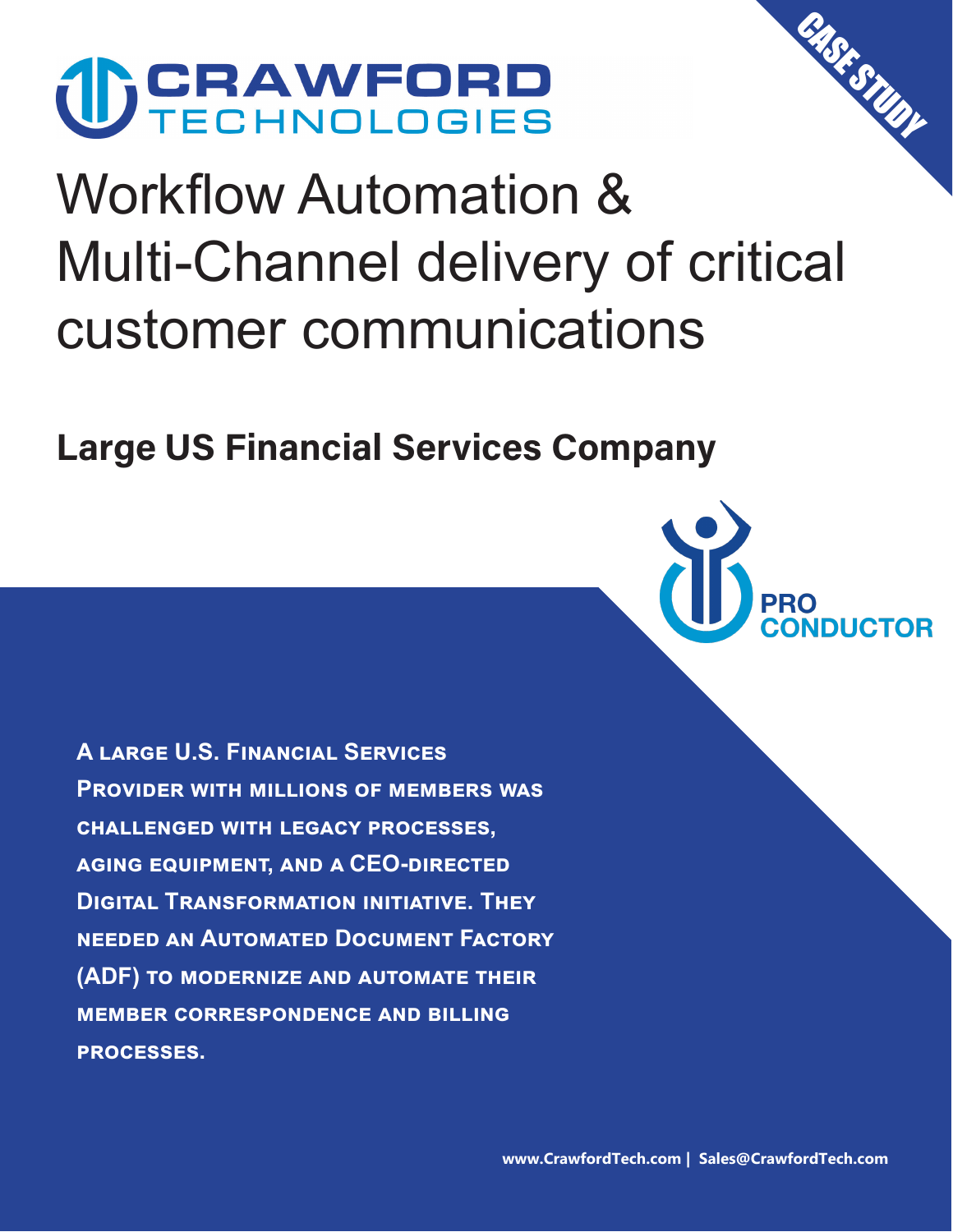## **CHALLENGES:**

- Older cut sheet printers running Xerox print streams
- Green screen-based job submission
- Manual Job tracking
- No ability to proof jobs
- A 24-hour delay in job updates for large jobs
- Thousands of small jobs
- Month & quarter-end mainframe bottlenecks
- Multiple errors due to manual reprints of damaged documents
- No automated production reporting
- Lack of IT knowledge of legacy processes
- Manual job steps in the mail insertion process

After a thorough analysis of workflow solutions, the Financial Services Company decided to implement Crawford Technologies' PRO Conductor.

PRO Conductor is a modern platform that supports the requirements of a low code interface and graphical reporting while still providing the highspeed transformation of legacy print applications and production workflow requirements of an Automated Document Factory (ADF) system.

This first stage of the project was to define a set of standards and rules. The Financial Services company has a talented IT team and wanted a workflow solution that would be capable of processing all their job types and various print streams without the need to force standardization to any one design format. They also did not want to have to deal with creating hundreds of templates for each document type that would need to be edited each time a business unit changed a document.

- **Legacy Equipment**
- Manual Job **Tracking**
- Unhappy Customers
- Over-time
- No End User **Visibility**
- Email based Job Approval
- Tribal Knowledge
- **Errors**
- Too Many Jobs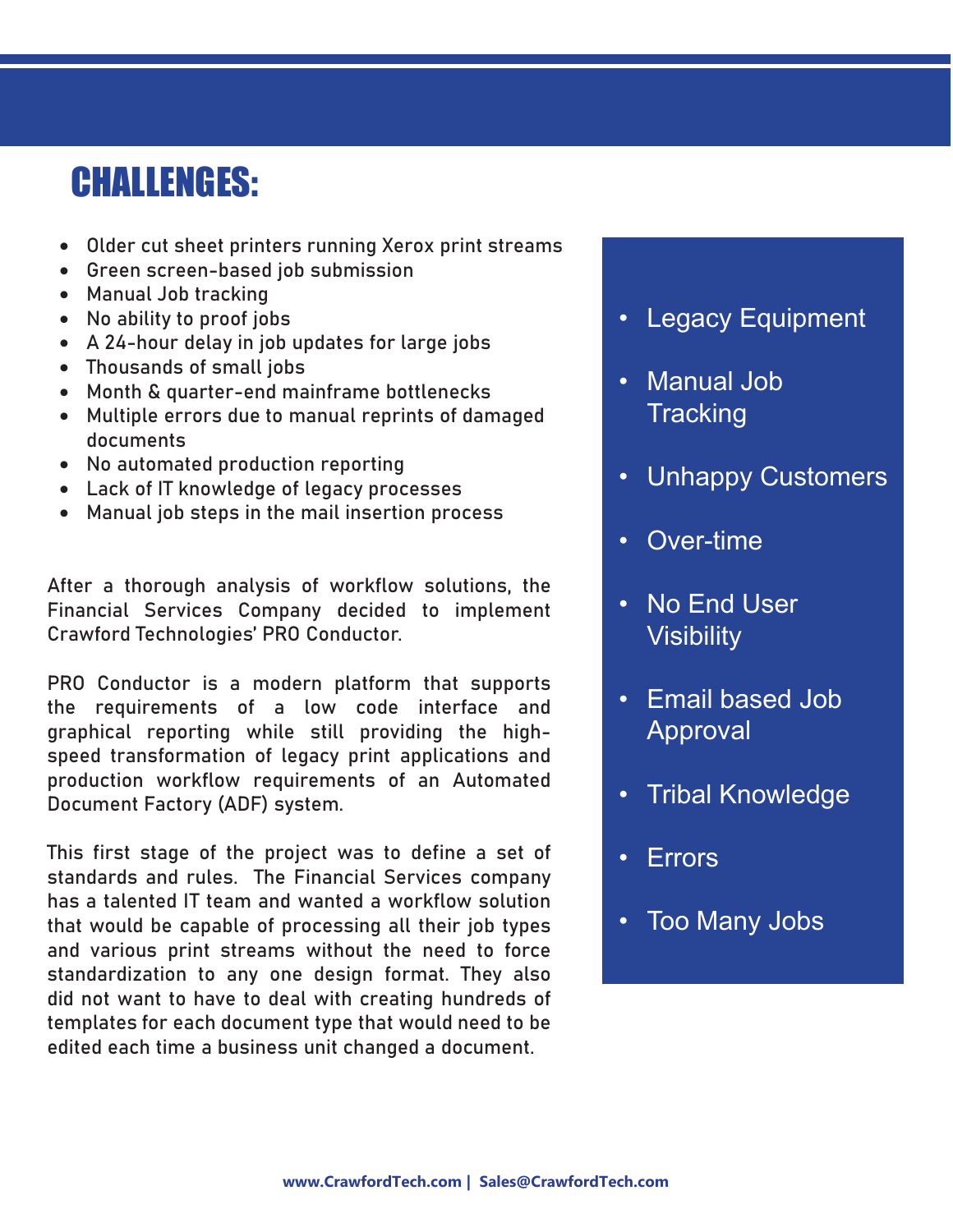# **NORMALIZATION:**

Together with CrawfordTech's services team, they were able to develop techniques to map all jobs into the CrawfordTech Normalization Process.

Data Normalization is performed when a print job enters PRO Conductor. This technique greatly simplifies the management of print workflows.Their production deployment utilizes only three robust comprehensive workflows:

- A Xerox legacy print workflow using a standardized output format
- A PDF consolidation, splitting, merging, and segmenting workflow
- A PDF Marketing mail workflow for more ad-hoc, marketing/bulk mail jobs.

Hundreds of applications were normalized and processed through these workflows, eliminating the need for each application to have an individual template, workflow, or hot folder. This simplifies the deployment and management of all applications and ensured that the rollout could be completed in a fraction of the time of most ADF deployments. This advanced workflow implementation is defined as "Normalization" by the Crawford Technologies team.

"This one item saved 1000's of hours of programming and setup work that the other vendors were proposing."

# **ARCHIVING:**

Archiving documents and access to that data were key components of the project as they provided a critical link to the enterprise's Digital Transformation initiative. The legacy process used mainframe processing cycles to create PDF and index files for storage in a FileNet document storage system, which negatively affected other systems and downstream processes.

As part of the PRO Conductor deployment, CrawfordTech moved the indexing to a server and automated the loading of FileNet with all the correspondence documents, eliminating the mainframe processing. Customer Service Representatives (CSR's) now have easy access to view specific mail pieces and client communications in FileNet as well as via a secure webbased access to the ADF before the piece has been sent.

This process was well timed as the company was short of trained resources that would have been able to configure, change or troubleshoot the legacy-style mainframe applications.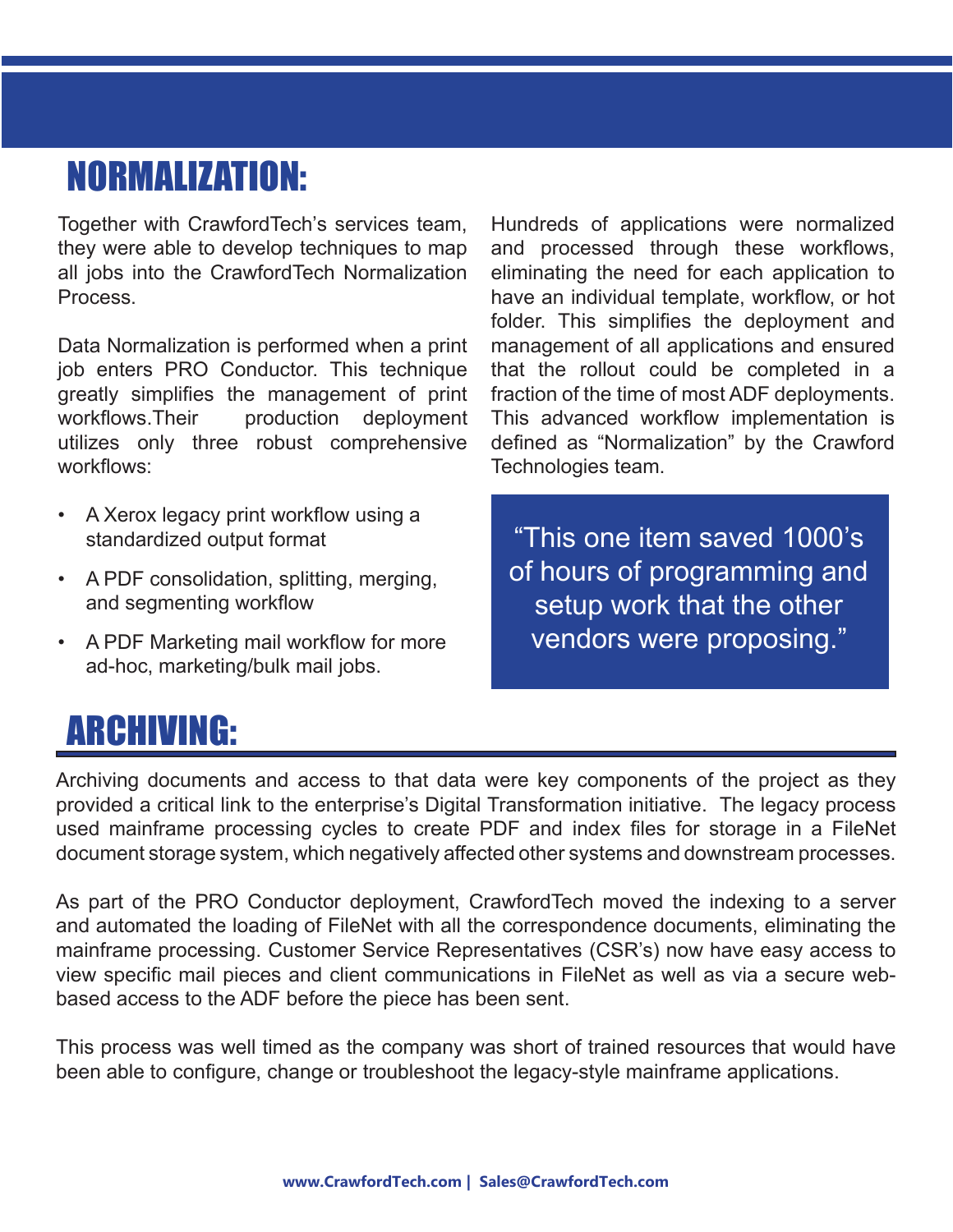#### **JOB MANAGEMENT:**

Job and mail piece management and tracking was an extremely important part of the deployment of the ADF. The staff was using a legacy-style green screen interface (SDSF) to submit jobs to the printers. This process was manual and repeated thousands of times at the end of a quarter just to complete the normal printing and mailing process.



Highlighting Simplified GUI Based Job Management

As part of the PRO Conductor solution, the job deployment process was migrated to Graphical User Interface (GUI) based, dragand-drop, automated submission processes. Today, using the GUI, operators can simply drag job entries to a printer icon. The system was configured to maintain existing operator and printer usage rights and rules.

"Drag & Drop is so easy, it has eliminated printing the same jobs twice"

Like many large corporations, support for legacy equipment was an issue that challenged this company. Budget constraints restricted the ability to upgrade inserters and printers to the most current hardware. Crawford Technologies post-composition software solved this problem. Some large jobs had required operators to manually insert mail into envelopes as the inserter required the output in reverse order.

The PRO Conductor solution was able to reverse the print order, add new barcodes on the back of the sheets and enable complete automation of the insertion process. They were able to use the existing inserting equipment without having to invest hundreds of thousands of dollars in new devices.

At month-end, the sheer number of jobs overwhelmed the operations team. Sometimes there were 4,000 to 5,000 individual print jobs ranging from single mail pieces to large jobs that would take up to 20 hours to complete printing. This created multiple issues:

- How can 5,000 print jobs be manually managed, tracked, and accounted for?
- How can we ensure each job is successfully printed?
- How can we ensure we did not print the same job twice?
- How do we minimize the number of job & stock changeovers to maximize production equipment utilization? or to minimize downtime?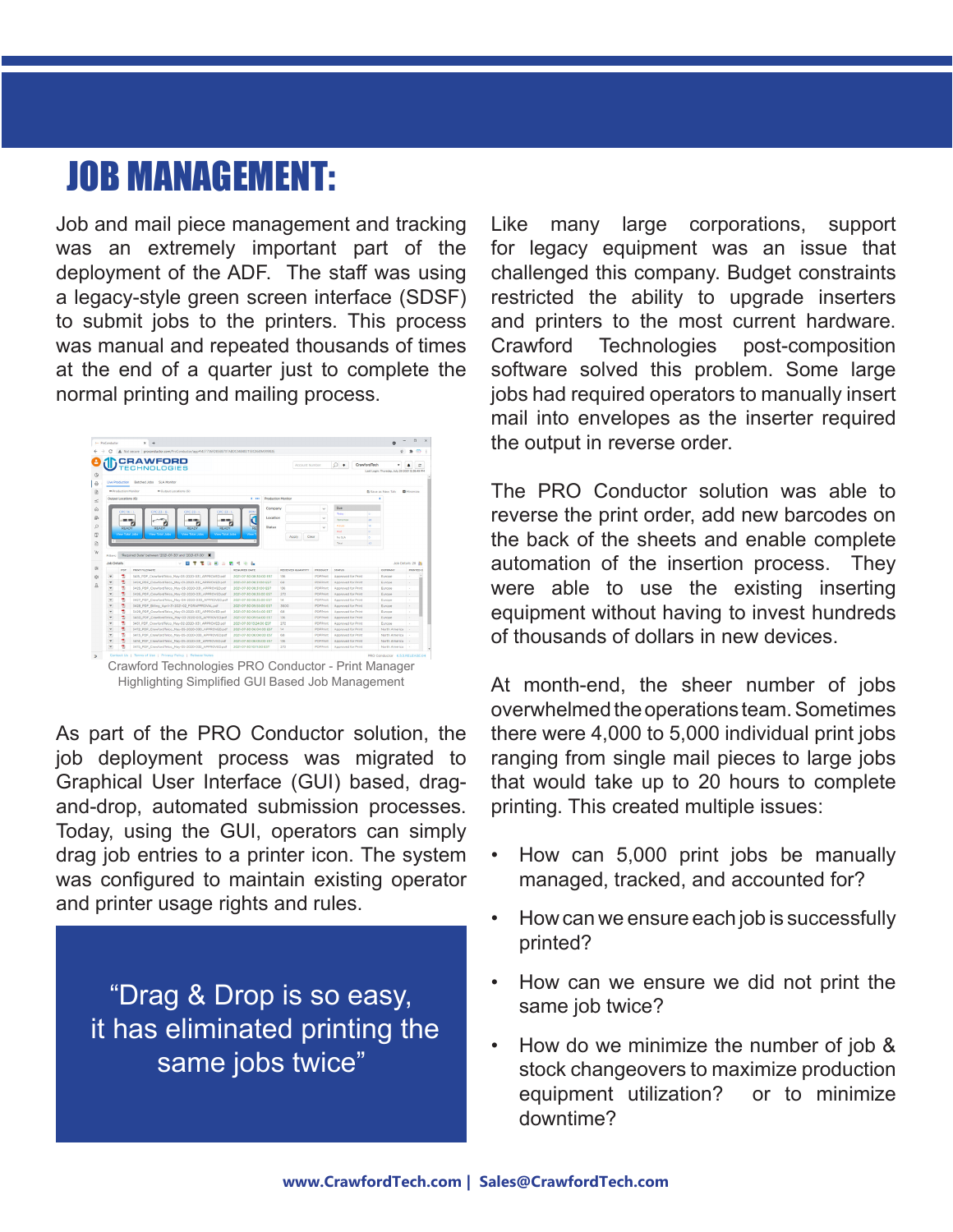# **CONSOLIDATION:**

PRO Conductor was able to consolidate many of the small jobs into a single large production output file. These large files were then split, segmented, sorted and output by inserter setup type to ensure the printer and inserter setup was only completed once for a given paper or envelope type.

The ability to sort and merge thousands of files quickly and reduce thousands of files to only a dozen production print files made the accounting and manufacturing process simple and easy. The files were grouped by weight and page count, destination, paper, or envelope type while still associating each mail piece back to the initial print file for auditing and full piece-level tracking.

#### **REPRINTS:**

One issue that is sometimes overlooked when creating and deploying an ADF is tracking and auditing reprints. The legacy process required the operators to go back to the mainframe or select a page range to reprint on the Xerox printer controller. At best this was problematic, had little to no auditing and reprints often lagged one to two days behind the production file.

"PRO Conductor has Real Time Dashboards  $\mathcal{R}_{\mathbf{I}}$ Fully Automated Reprints " The new process utilizes the latest in CrawfordTech's hyperautomation integration. PRO Conductor communicates with the inserter to ensure all pieces are successfully inserted. When a mail piece is damaged, PRO Conductor automatically gathers all the required resources and documents, produces a new print file and drops it back into the print queue and then waits for feedback from the inserter to ensure each piece was successfully inserted. This process is 100% automated, completely touchless, and ensures that each critical piece of mail is printed and delivered correctly to the USPS.

The previous workflow required manual processes for all tracking verification and auditing. As the team assembled goals for the workflow initiative, they identified many improvements in reporting, tracking, auditing, and approvals. PRO Conductor is an advanced integration platform with the ability to connect to virtually all printers, inserters and other enterprise systems. Removing manual processes has been an integral part of the PRO Conductor solution. No longer do people need to walk the shop floor with clipboards to perform job tracking activities. Today, managers look at a realtime dashboard, with just the information and graphs that they select. They can view files, jobs, or even piece-level information from any connected device that has access to their PRO Conductor interface. On the approval side, PRO Conductor enables real-time web-based approval and review for different departments, which has been extremely helpful.